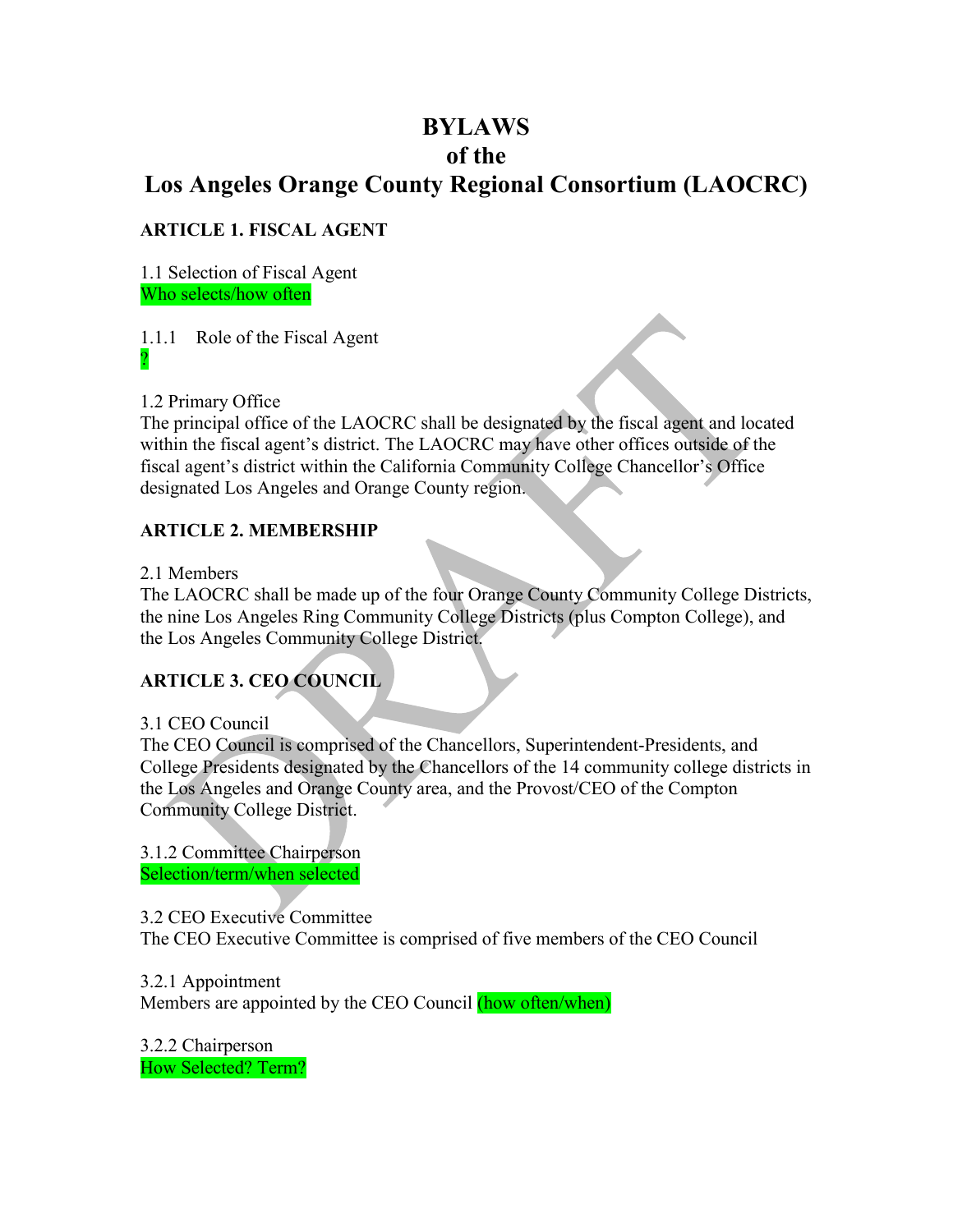#### 3.3 College Presidents

The College Presidents group is comprised of the Presidents of the nine Los Angeles Community College District colleges and the nine Presidents at Orange County community colleges.

#### 3.4 Dean Resource Associates (DRA)

The Dean Resource Associates are comprised of five members of the College Resource Leadership Council (CRLC); with one member from LACCD, two members from the LA Ring Districts, and two members from the OC Districts.

#### 3.4.1 Appointment

Members are appointed by the CRLC and will serve a term of two years. Dean Resource Associates must also be an appointed member of the College Resource Leadership Council.

#### 3.4.2 Term

DRA appointees serve a term of two academic years and may be reappointed to additional terms. Appointment of DRAs will occur every other year at the June meeting of the College Resource Leadership Council by a vote of simple majority.

#### 3.4.3 Chairperson

The CRLC Chairperson will be one of the five DRA appointments and will serve as the DRA Chairperson. A Vice-Chairperson will be selected by the DRA members.

#### 3.4.4 Vacancies

The College Resource Leadership Council will fill a vacancy at the next scheduled meeting by a vote of simple majority. The appointee will complete the remainder of the term vacated.

# **ARTICLE 4. COLLEGE RESOURCE LEADERSHIP COUNCIL (CRLC)**

## 4.1 Members

#### Current Practice:

The College Resource Leadership Council is comprised of 30 members, representing the 15 districts in the LAOCRC.

#### *Proposed:*

*The College Resource Leadership Council is composed of appointed members representing each of the 15 districts in the LAOCRC. The number of members per district will be allocated based upon the FTES of each district.*

 *1,000-20,000 FTES; one member 20,001-40,000 FTES; two members 40,001-60,000 FTES; three members 60,001-80,000 FTES; four members 80,001-100,000 FTES; five members 100,001- 120,000; six members*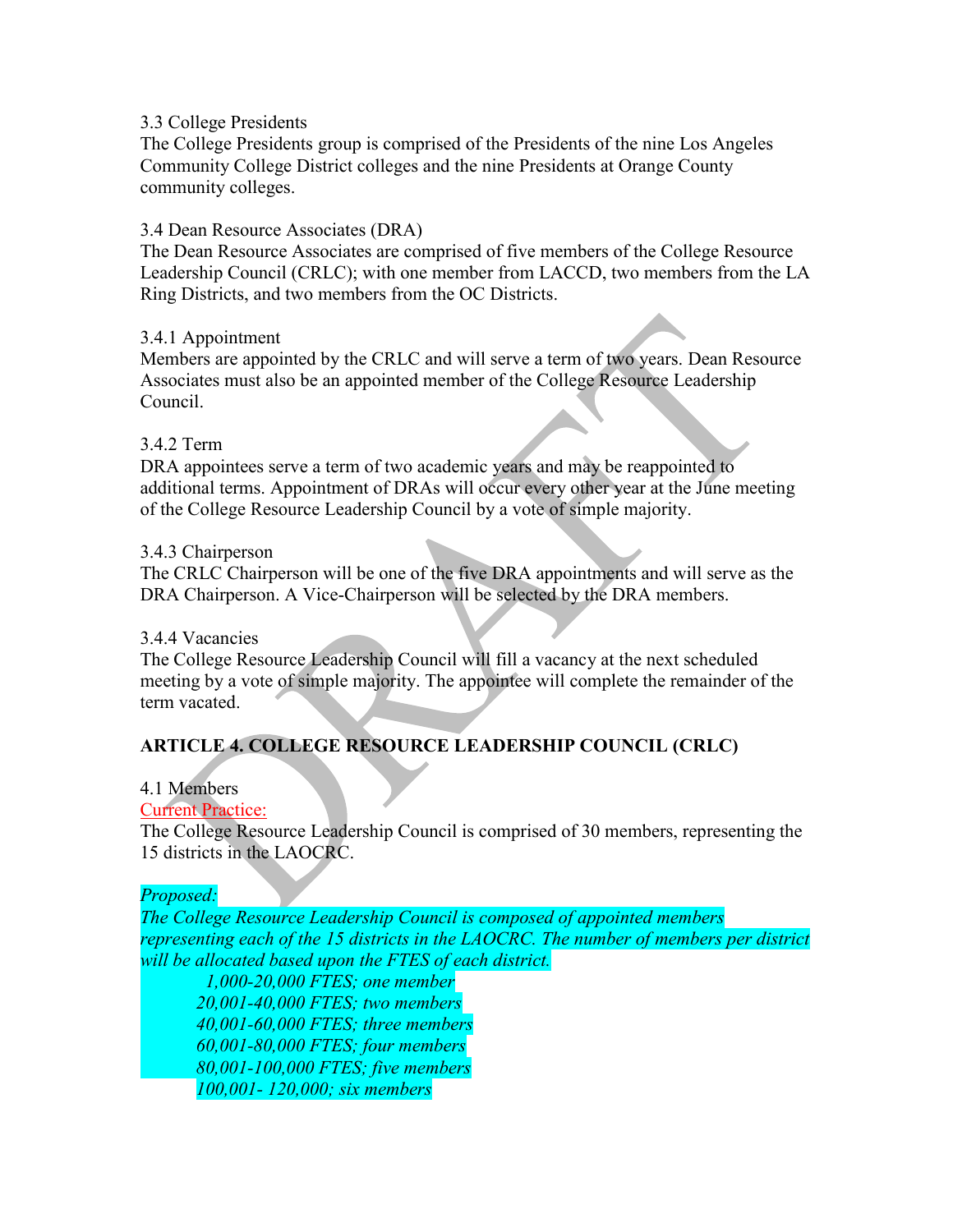## *Based upon 15-16 FTES from CCCCO Data Mart:*

*1 member: Cerritos CCD, Citrus CCD, Compton, El Camino CCD, Glendale CCD, Rio Hondo CCD*

- *2 members: Coast CCD, Long Beach CCD, Mt. SAC CCD, Pasadena CCD, Rancho Santiago CCD, Santa Monica CCD, South Orange CCD*
- *3 members: North Orange CCD*
- *4 members: ---------------*
- *5 members: Los Angeles CCD*

Total: 28 members

## 4.2 Appointment

Members are appointed by the Chancellors and Superintendent-Presidents, or designee, of each district.

## 4.3 Council Chairperson

The Chairperson will be a voting member of the Council and be chosen by the CRLC to preside over the meetings and to approve the CRLC meeting agendas prior to dissemination and posting. The CRLC Chairperson must be an appointed member of the CRLC. The CRLC Chairperson will also serve as the DRA Chairperson.

## 4.3.1 Appointment

The appointment of the Chairperson will occur every other year at the June meeting of the College Resource Leadership Council by a vote of simple majority.

## 4.3.2 Term of Office

The Chairperson serves a term of two academic years and may be reappointed to additional terms.

# 4.4 Council Vice Chairperson

The Vice Chairperson will be a voting member of the Council and be chosen by the CRLC to preside over the meetings and to approve the CRLC meeting agendas prior to dissemination and posting in the absence of the Council Chairperson. The CRLC Vice Chairperson must be an appointed member of the CRLC. The CRLC Vice Chairperson may be appointed to the DRA; however, unlike the CRLC Chairperson their appointment to the DRA is not automatic.

## 4.4.1 Appointment

The appointment of the Vice Chairperson will occur every other year at the June meeting of the College Resource Leadership Council by a vote of simple majority.

## 4.4.2 Term of Office

The Vice Chairperson serves a term of two academic years and may be reappointed to additional terms.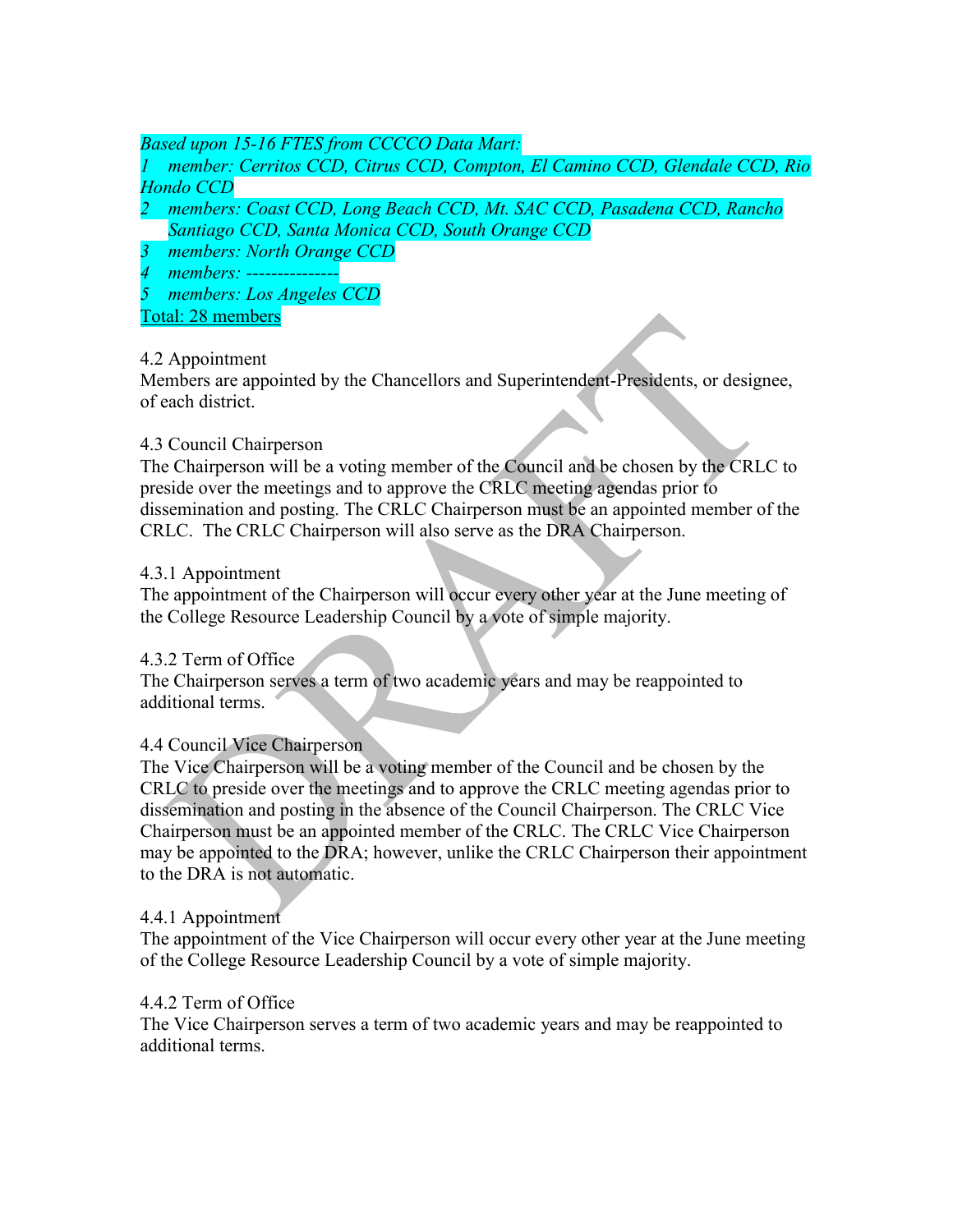## **ARTICLE 5. LAOCRC STAFF**

5.1 Executive Director How selected/role/evaluated (360 degree?) 5.2 Los Angeles County Director How Selected/role/evaluated (360 degree?) 5.3 Orange County Director How Selected/ Role/evaluated (360 degree?)

## **ARTICLE 6. SUB-REGIONAL COUNCILS AND COLLABORATIVES**

6.1 LA County Sub Regional Council The LA County Sub-regional Council is comprised of 22 members, representing the 11 districts in the Los Angeles area.

6.1.2 Chairperson The LA County Sub Regional Council will be chaired by the Los Angeles County Director.

6.2 OC Sub Regional Council

The Orange County Sub-regional Council is comprised of 8 members, representing the 4 districts in the Orange County area.

6.2.1 Chairperson The OC Sub Regional Council will be chaired by the Orange County Director.

6.3 LA Collaborative

The LA Collaborative is comprised of the colleges, key talent in the LA area (Deputy Sector Navigators - DSNs, Technical Assistance Providers – TAPS), local educational agencies, interested campuses of the California State University and University of California, civic representatives, workforce development boards, representatives from the labor community, and economic development and industry sector leaders.

6.3.1 Chairperson The Los Angeles County Director will chair the LA Collaborative

6.4 OC Collaborative

The OC Collaborative is comprised of the key talent in the Orange County region (Deputy Sector Navigators - DSNs, Technical Assistance Providers), local educational agencies, interested campuses of the California State University and University of California, civic representatives, workforce development boards, representatives from the labor community, and economic development and industry sector leaders.

6.4.1 Chairperson The Orange County Director will chair the OC Collaborative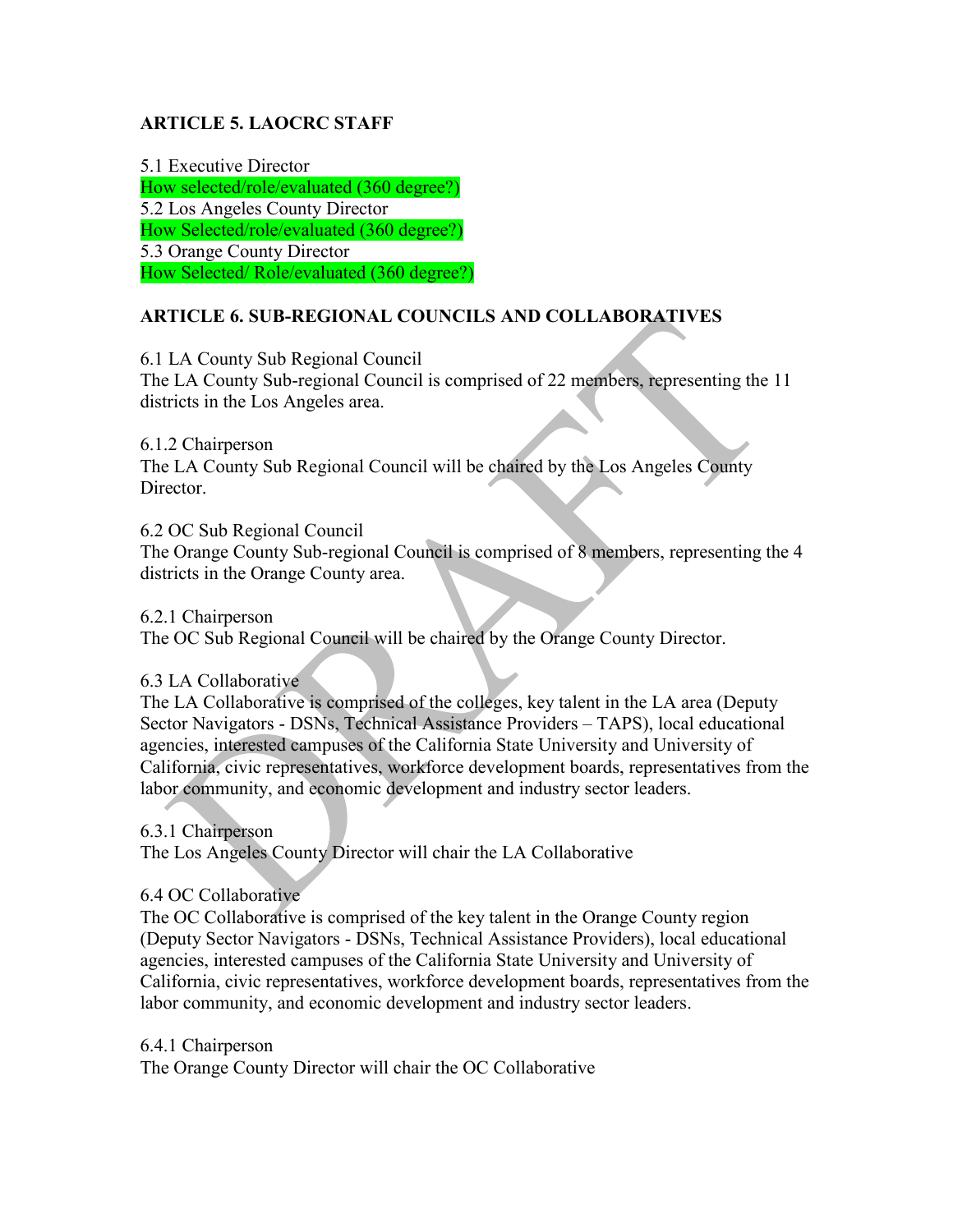## **ARTICLE 7. MEETINGS**

#### 7.1 Location of Meetings

Meeting locations will be established by the Chairperson of each committee or council with the mutual agreement of the fiscal agent.

#### 7.2 CEO Council Meetings

- 7.2.1 Purpose
- 7.2.3 Notice of Meetings
- 7.2.4 Quorum
- 7.2.5 Voting

7.2.6 CEO Executive Committee Meetings

7.2.7 Purpose

## 7.3 DRA Meetings

The DRA shall meet at least quarterly, prior to the CEO meeting and attend the CEO Executive Council meeting, as scheduled.

## 7.3.1 DRA Purpose

The DRAs represent the interests of the CRLC and communicate, advise, and collaborate with the CEO Executive Committee and the College Presidents.

7.4 College Resource Leadership Council Business Meeting

The College Resource Leadership Council shall meet monthly from September through June (minimum of 10 meetings).

## 7.4.1 Purpose

The CLRC will be primarily responsible for the review and recommendation of programs in accordance with California Education Code, Title 5, and the Chancellor's Office. The council will collaborate, advise and coordinate efforts with LAOCRC Executive Director.

## 7.4.2 Notice of Meetings

A subsequent annual calendar with meeting dates and program recommendation deadlines will be developed and approved by the CRLC no later than their June meeting.

## 7.4.3 Quorum

Fifty percent plus one  $(50\% + 1)$  of the CLRC members entitled to vote, represented in person, shall constitute a quorum at a meeting of the members. If less than a quorum of the members entitled to vote is represented at a meeting, no action may be taken.

## 7.4.4 Voting

7.4.4.1 Program Recommendation

Voting for Program Recommendation will be done via consensus, a process that seeks general agreement for the good of the whole. When consensus is reached, all CRLC members submit/voice a vote of "yes/aye" to indicate that they are either fully supportive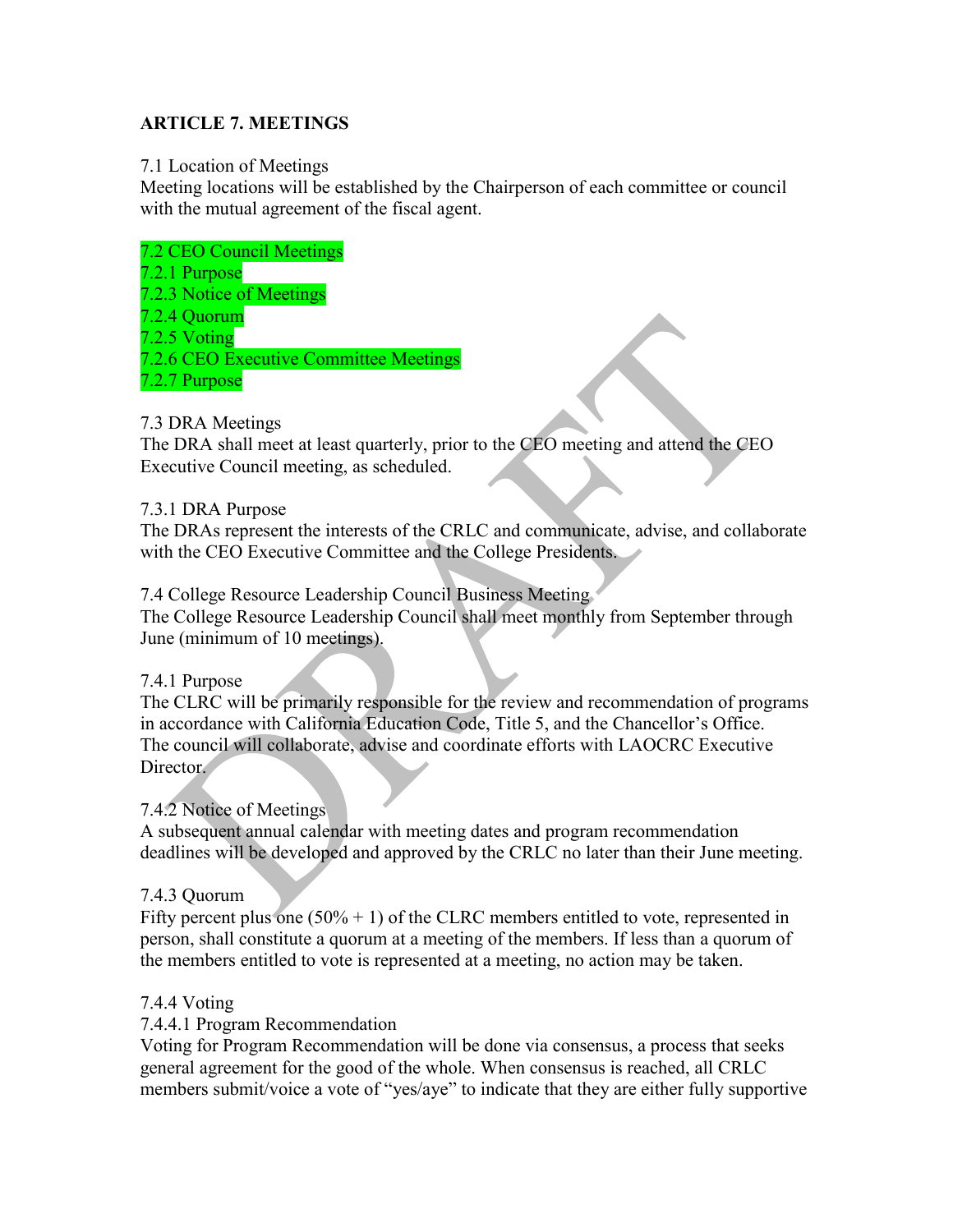of the proposed program, or accept it as one they can agree to, even though they may have some concerns. A CRLC member may abstain from voting but that does not block passage. For consensus to be reached there must be a quorum of CRLC Members present. Matters for which consensus cannot be reached will be discussed and further data gathered and examined by the CRLC Members regarding claims of unnecessary duplication and insufficient LMI. The matter will then be presented again and put to a vote requiring two-thirds plus one of the CRLC members.

## 7.4.4.2 All other Voting

For all votes not related to Program Recommendation, two-thirds plus one votes will pass the matter at hand.

## 7.5 Sub Regional Council Meetings

The Sub Regional Councils shall meet as needed. Meetings will be called by the Director/Chairperson of the sub regional council.

## 7.5.1 Purpose

The Sub Regional Councils will prepare regional initiative plans and budgets. The councils will facilitate and assist colleges with leveraging the external resources and key stakeholders in the sub region required to successfully develop and implement Strong Workforce initiatives. The councils will collaborate with Workforce Development Boards (WDBs) in the sub region regions and Collaboratives to identify priority and emerging sectors, viable regional projects, and regional professional development opportunities.

## 7.5.2 Notice of Meetings

Meetings should be scheduled with sufficient advanced notice for members to attend. Whenever possible a long term meeting schedule should be created.

# **ARTICLE 8. ADMINISTRATIVE PROVISIONS**

# 8.1 Minutes

Minutes shall be taken and posted on the LAOCRC website for all CEO, CLRC, DRA, and Sub regional council meetings.

# 8.2 Rules of Procedure

The rules of procedure at the CEO and CRLC meetings shall be rules contained in Roberts' Rules of Order on Parliamentary Procedure, newly revised, so far as applicable and when not inconsistent with these Bylaws.

# 8.3 Meetings by Telephone or Webinar

At the discretion of a council or committee chairperson, meetings may be held in full or partially by telephone or webinar. Participation by such means shall constitute presence in person at a meeting.